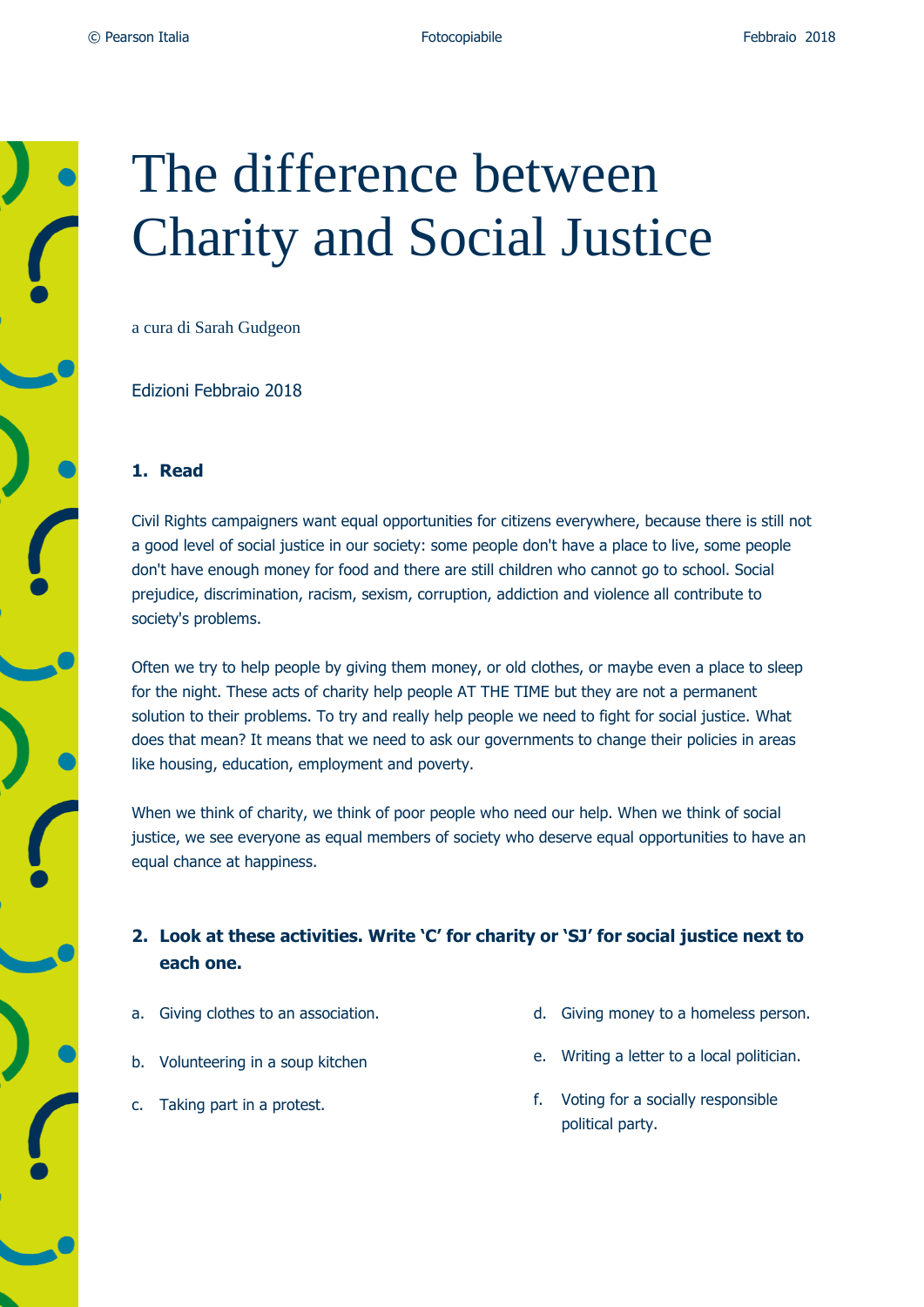**3. Write four examples of social injustice that exist in your town/city/country.**

**4. Talk to a partner. What can you do to bring more social justice to your town/city/country?**